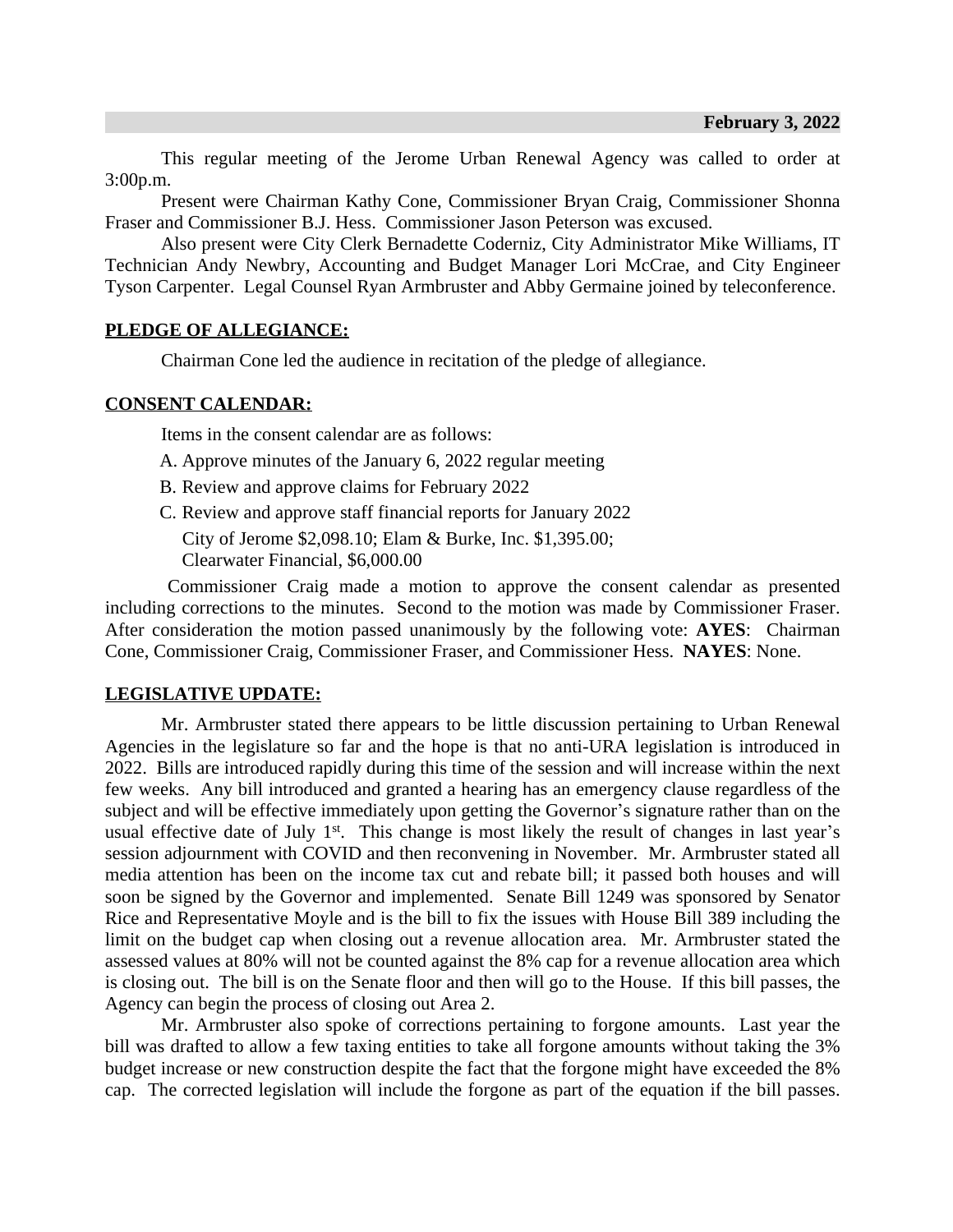Other bills introduced to correct HB389 include circuit breaker program changes (increased valuation of homes, income limit changes, etc.). Mr. Armbruster stated the session may adjourn by the end of March. He noted that the Supreme Court affirmed the redistricting commission's map on House and Senate seats in the State of Idaho so they now know which district they are in and who they may potentially run against in the upcoming primary and general elections.

## **STAFF REPORTS:**

Mr. Williams provided the board updates on various projects. He stated the fix to HB389 will give the Agency what is needed to close out Area 2 (barring any other bills having a negative impact on URA's). Staff will work with Mr. Armbruster to get the process started if the new bill is approved.

Regarding Area 4, Mr. Williams stated that construction on Western Dairy Transport is ongoing; work was done prior to winter weather and construction may resume in late spring/early summer. Steel trusses were pre-ordered and expected to arrive by early summer; Western Dairy Transport still plans to be operational by fall 2022.

The first phase of the Nelson Jameson project will be 45,000 square feet. Once the ground thaws a sign announcing the project will be placed at the site; the sign was a collaborative effort between Nelson Jameson and Jerome 20/20. Mr. Williams stated engineered drawings are expected within the next few months and the building permit to be ready in the spring. The project will be built in three phases with the end result being a 100,000 square foot facility. These two projects will increase the tax increment amount in Area 4 once completed, and will allow for the completion of other projects listed within the plan (water main improvements, etc.). Thirteen years remain for Area 4.

The board recently agreed to engage Clearwater Financial to pursue advanced funding for Area 3 and Area 5, and Mr. Williams has been working with Cameron Arial to prepare the bid documents. A Request for Proposals was sent out for potential bond counsel and one firm has replied with their intent to submit a proposal. He stated the bid package will be reviewed by the board at the next URA meeting, and it will include the amount of debt the board wishes to incur. Potential projects and associated costs have been discussed with Mr. Carpenter, and a detailed project list will be included in the bid package. The project list will include the following: streetscape improvements on Main and Lincoln; water main improvements, and infrastructure improvements in those areas. Staff is hopeful that rates will be reasonable for the advanced funding. Mr. Williams also spoke of the provision in the Area 5 plan for property procurement and park improvements. Staff has been in contact with property owners for a particular site; there were Trust limitations which made the property inaccessible until 2022. It appears the property owner is now ready to negotiate, and Mr. Williams is hopeful a purchase and sale agreement draft will be available for review at the next URA meeting.

The same situation with proposed financing applies for Area 3 (obtaining bid estimates, preparing bid documents, etc.). Mr. Williams stated the City Council held a public hearing for the rezone of the blocks 55/56 project, and the rezone was approved to accommodate a mixed-use development of residential and commercial development. The next step will be the submittal of the Planned Unit Development (PUD) application by the developer before the Planning and Zoning Commission (P&Z) and City Council. A preliminary PUD was approved by the P&Z and now specific details will be submitted (lot lines, utility locations, deeds and restrictions or covenants on the property, etc.) for final PUD approval. The developer is working with a proposed tenant to work out the details, and Mr. Williams expects that the PUD application will